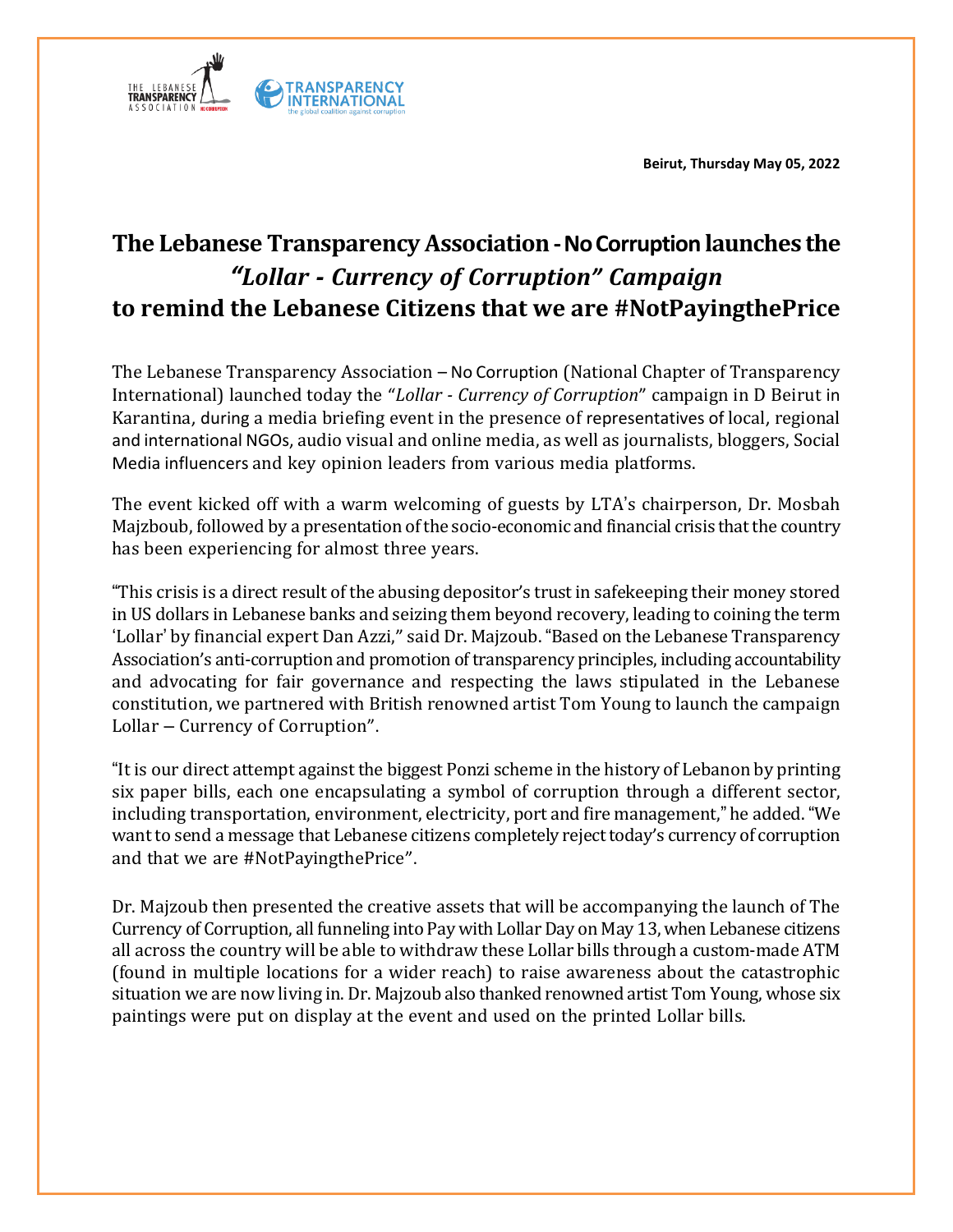

To wrap-up the event, Dr. Mazjoub urged present media channels and Lebanese people to follow and join the campaign and advocate for a monetary disobedience day so that we can all collectively start a new chapter in Lebanon and regain trust in the financial sector.

- END -

## **For any media enquiries, please contact:**

Media & Communications Unit at LTA: [transparency@transparency-lebanon.or](mailto:transparency@transparency-lebanon.org)g +961 70 035 777

Razan Mneimneh - Campaign Communications Manager [razan.mneimneh@leoburnett.com](mailto:razan.mneimneh@leoburnett.com) +961 71 899 776

## **A brief synopsis on LTA:**

The Lebanese Transparency Association Transparency - No Corruption was established in 1999 with the aim of reducing rampant corruption in Lebanon, promoting the principles of transparency and accountability, establishing the rule of law and respecting the fundamental rights inaugurated in international laws and the Lebanese Constitution, by focusing on systematic improvement, building alliances, and encouraging civil society organizations to take measures towards transparency and accountability. LTA later became the national chapter of Transparency International.

LTA has worked to enhance transparency in the public and private sectors in Lebanon for more than a decade, by implementing a number of projects that ranged from contributing to the development to lobbying the anti-corruption laws (such as the draft law on the Right to Access to Information, the Whistleblowers Protection Law, the Asset and Interest Declaration and the Punishment of Illicit Enrichment Law etc....), and the monitoring of parliamentary and municipal elections since 2009, in addition to other projects aimed at empowering youth and municipalities on issues related to good governance …

LTA was chosen as a member of the first Independent Oversight Board (IOB) for the Reform, Recovery and Reconstruction Framework (3RF), which was launched in response to the aftermath of the Beirut Port explosion.